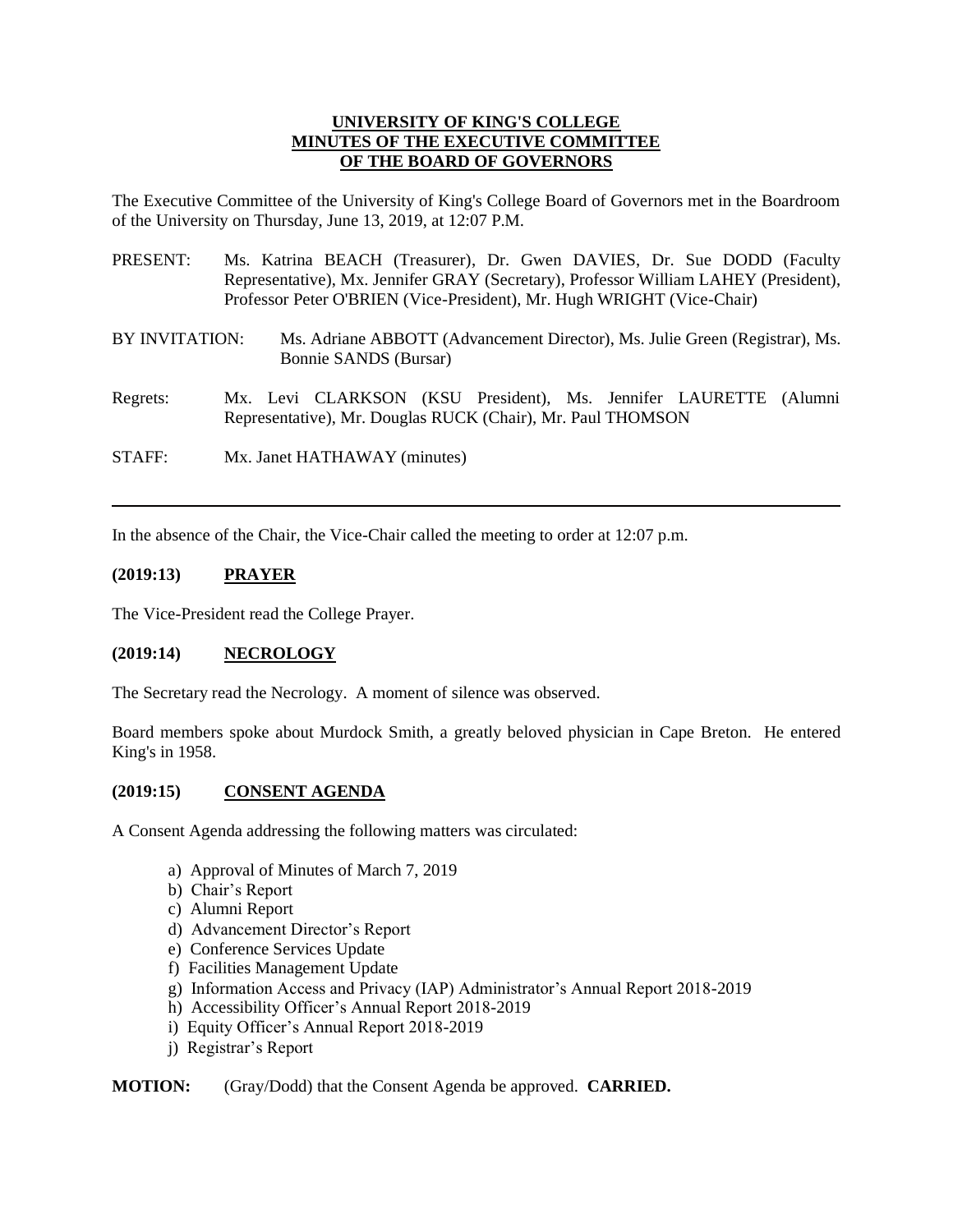#### **(2019:16) BUSINESS ITEMS**

#### **a) 2019-2020 ENROLMENT**

The Registrar reported the FYP class was on track to have 196 students enrolled by October 15. Her office is actively encouraging students to register. The Registrar indicated that the geographic makeup of the class is reversing the trend; with more students from Ontario for the first time in recent years. She reported that the recruitment officer is helping gain traction there. Further, the Memorandum of Understanding with Dalhousie has provided additional support in recruitment efforts.

Board members asked if the Ontario students were coming from a general sweep of high schools or from specific schools such as the Toronto French School. The Registrar indicated that the University was focusing on particular schools in Toronto and Ottawa. King's has a Sobeys Scholar coming from the Toronto French School and the University is working with Academica for insight into other markets and best practices in admissions and our approach to recruiting students.

# **b) FINANCIAL STATEMENTS FOR 2018-2019**

## **i. Draft Audited Financial Statements 2018-2019**

The Treasurer reported that the Board package contained the draft audited financial statements. The auditors attended the meeting of the Finance, Audit and Risk Committee last week and she noted that the auditors are intending to issue an unqualified audit opinion, which is the desirable outcome. The auditors noted there were no internal control findings, so from the University's perspective, there is an appropriate segregation of duties and financial controls in place. She noted that the \$2.2 million from the provincial government makes a significant difference in the University's bottom line. This year the surplus is in excess of \$500,000. The auditors softened the wording in the liquidity note. Board members commented on the positive outcome.

## **ii. Management Discussion and Analysis (MD&A)**

# **iii. Accountability Report Regarding Expenditures from Internally Restricted Funds**

The Bursar reported that in 2018-2019, the University withdrew \$190,400 from the internally restricted funds for spending on initiatives as approved by the Board. Under the Enhanced Voluntary Retirement Program, the University paid \$50,000. The Board approved expenditures for capital preparedness of up to \$300,000 to get ready for the residence renewal. The University spent \$96,000 in 2018-2019. For recruitment-related activity, King's has spent \$5,600. For student employment, the Bursar reported that she has approved six new hires for the coming year.

## **iv. Resolution to Approve the 2018-2019 Audited Financial Statements**

**MOTION:** (Beach/Davies) that the Executive Committee recommend that the Board of Governors approves the University of King's College audited financial statements for the year ending March 31, 2019. **CARRIED.**

## **c) 2019-2020 OPERATING BUDGET**

The Bursar presented highlights from the 2019-2020 budget.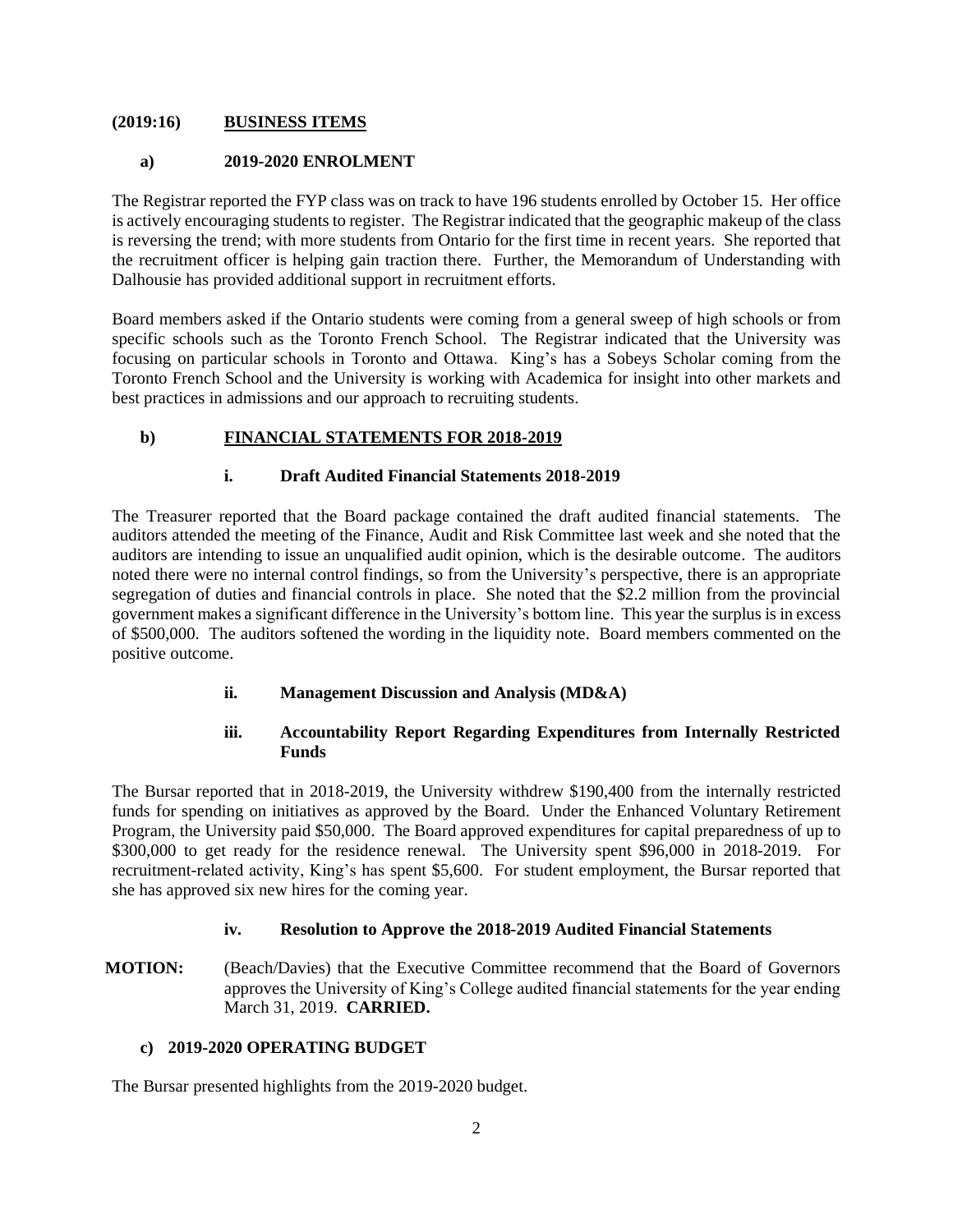- The operating grant increased by 1% over the prior year which includes the additional \$2.2 million.
- There is improved upper-year retention and residence occupancy.
- A 225-member FYP class graduated this May, so overall headcount will be down.
- The Journalism course fee has been eliminated and Journalism tuition rates are held flat.
- This budget includes permanent expenditure reductions under the Expenditure Reduction, Control and Reallocation plan of \$250,000.
- A full time Sexualized Violence Prevention and Response Officer (SVPRO) has been included in 2019-2020 and following years.
- A new assistant for the Vice-President, increased spending on equity initiatives and increased spending on deferred maintenance are also included.
	- **i. Tuition, Ancillary & Auxiliary Fee Increases for 2019-2020**

## **ii. 2019-20 Operating Budget and Schedules**

The Bursar gave a summary of budget adjustments since the draft budget was presented at the March 28 Board meeting. The surplus is smaller than that presented in March primarily as a result of the additional spending noted above along with adjustments to the administrative leaves of the President and Vice-President and a Faculty Fellow who was excluded in the draft budget is now included.

The budgeted operating cash surplus is now \$155,000.

Board members asked the meaning of academic/administrative leave. The Bursar advised that the President and Vice-President have administrative leaves as part of their contracts. A liability for leave owing at a particular time must be booked and accrued for the future. The Treasurer noted that accounting principles require that any known liabilities be taken into account. Board members asked if sabbaticals were counted in the same way. The Bursar advised they were not as there is no cash flow impact until the leave actually happens.

The Bursar discussed the positive revenue variance from the 2018-2019 budget: \$3.1 million favourable primarily due to the government grant. She discussed tuition and fees and their impact on revenue.

The Bursar noted that there is a decline in BJH and the BJ program enrolments, while there are increases in all other programs due to better upper year retention. There is higher residence occupancy and the level is expected to remain the same in 2019-2020 as in 2018-2019, with more NSCAD students and upper year students expected this year.

The international differential rate is what the Dalhousie Board approved in April, so new students entering in the fall of 2019 will pay a total \$6,000 increase over the next four years. The Bursar noted that King's typically follows Dalhousie. The Bursar reported that King's has 42 international students.

Board members asked if the increase would impact King's by changing international students' decisions to attend. The Registrar indicated that there is an awards program for incoming international students to offset costs. The Bursar noted King's is much cheaper than most U.S. schools.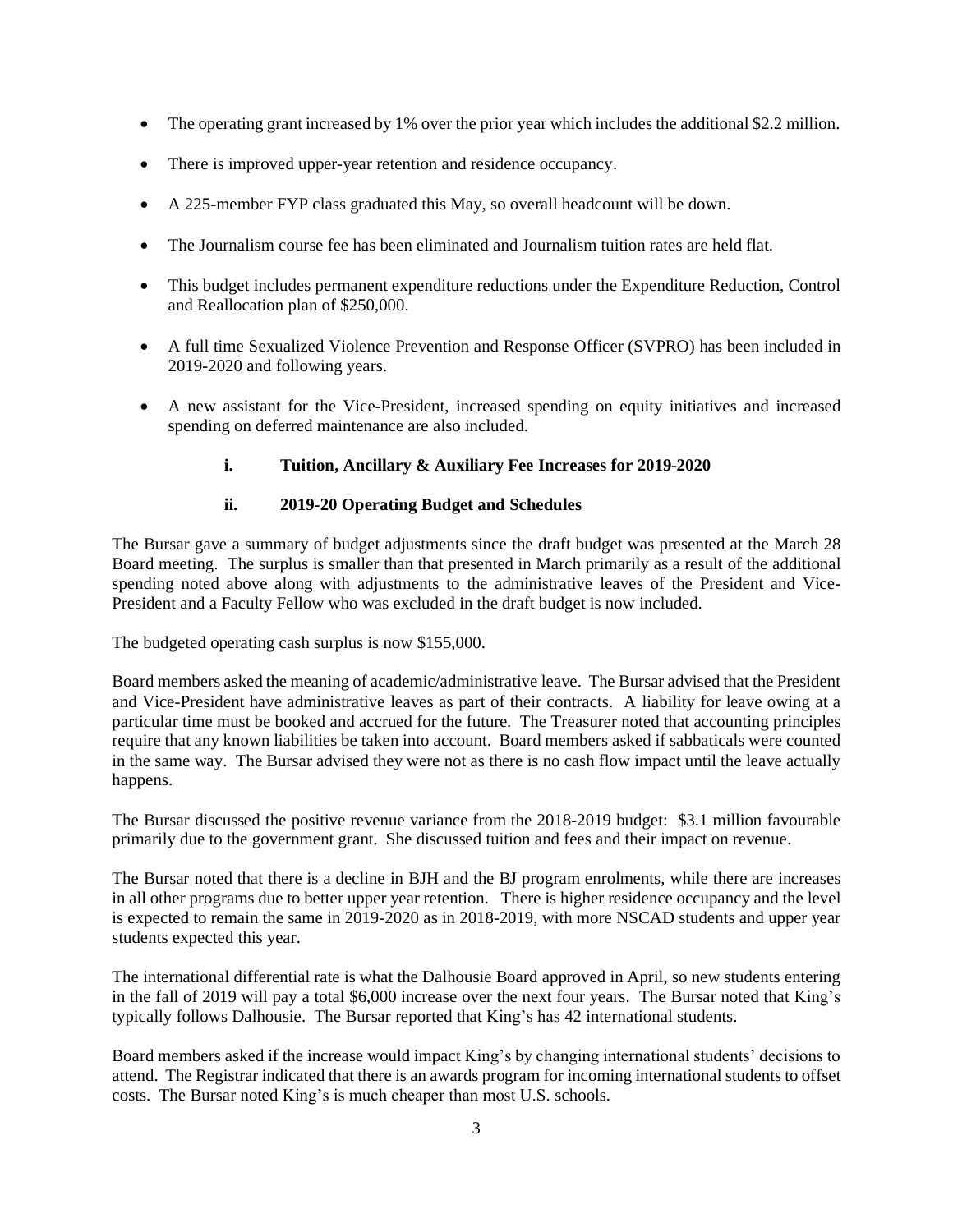The Bursar noted that the MFA mentor fee 2% increase flows from the student directly to the mentor. The Journalism course fee has been eliminated. Chartwells' meal plan fees increase with the CPI and the number of days in residence according to the contract. Study abroad courses are limited to 20 students in Florence and 25 in Berlin.

The expense increase from the 2018-2019 budget is \$424,000. Salaries and benefits are up \$174,000. The EVRP has had some savings. Parity and administrative leaves add to the cost. The Bursar noted additional areas of expense variance including increased academic expenses and an overall increase in scholarships, awards and bursaries of \$121,000. New scholarships totalling \$319,000, which are totally funded by gifts and investment income, are offset by a prior year one-time increase \$200,000 to assist with converting offers into acceptances. The Expenditure Reduction, Control and Reallocation Plan has allowed for \$129,000 in operating expense savings to be found (total expenditures identified under the plan were \$250,000 including salaries and benefits).

Board members asked about operating expenses associated with faculty renewal and improvement of benefits for, for example, someone serving as the Vice-President. The Vice-Chair indicated that could be discussed during an *in camera* meeting.

The Bursar discussed debt and capital funded by operations and the variance from the 2018-2019 budget: debt repayment \$133,000; capital funded by operations \$91,000 to address deferred maintenance, offset by \$9,000 in expenditure reductions identified under the plan.

She noted additional areas of expenditure in 2019-2020: the SVPRO of \$98,000; additional deferred maintenance spending of \$100,000; the Assistant to the Vice-President, HYP and other initiatives of \$64,000; and funding for increased expenditures on equity, diversity and inclusion initiatives of \$50,000.

The Bursar spoke of additional potential areas of expenditure in 2020-2021 and 2021-2022: four new tenure track appointments; continuing funding for the SVPRO; continuing funding for equity, diversity and inclusion initiatives; the administrative positions for the Vice-President and HYP; and increased spending on deferred maintenance. Small operating cash deficits are projected for those years after factoring in additional spending.

The President noted deficits will get large in future years unless the University achieves an increase in enrolments.

## **iii. Resolutions regarding 2019-2020 Operating Budget**

The Bursar referred to two resolutions necessary to approve the budget.

- **MOTION:** (Davies/Beach) that the Executive Committee recommends that the Board approve the carryover of unexpended internally restricted funds (from the Reserve Fund) approved by the Board on June 21, 2018, in the amount of \$51,000, consisting of the unexpended amounts allocated to the reputational research study of \$31,000 and the Alumni recruitment strategy of \$20,000 for the Academica reputational and recruitment studies, to be expended in fiscal year 2019-2010. **CARRIED.**
- **MOTION:** (Davies/Beach) that the Executive Committee recommends that the Board approve the University of King's College operating budget for the 2019-2020 fiscal year including tuition and student fee increases as presented. **CARRIED.**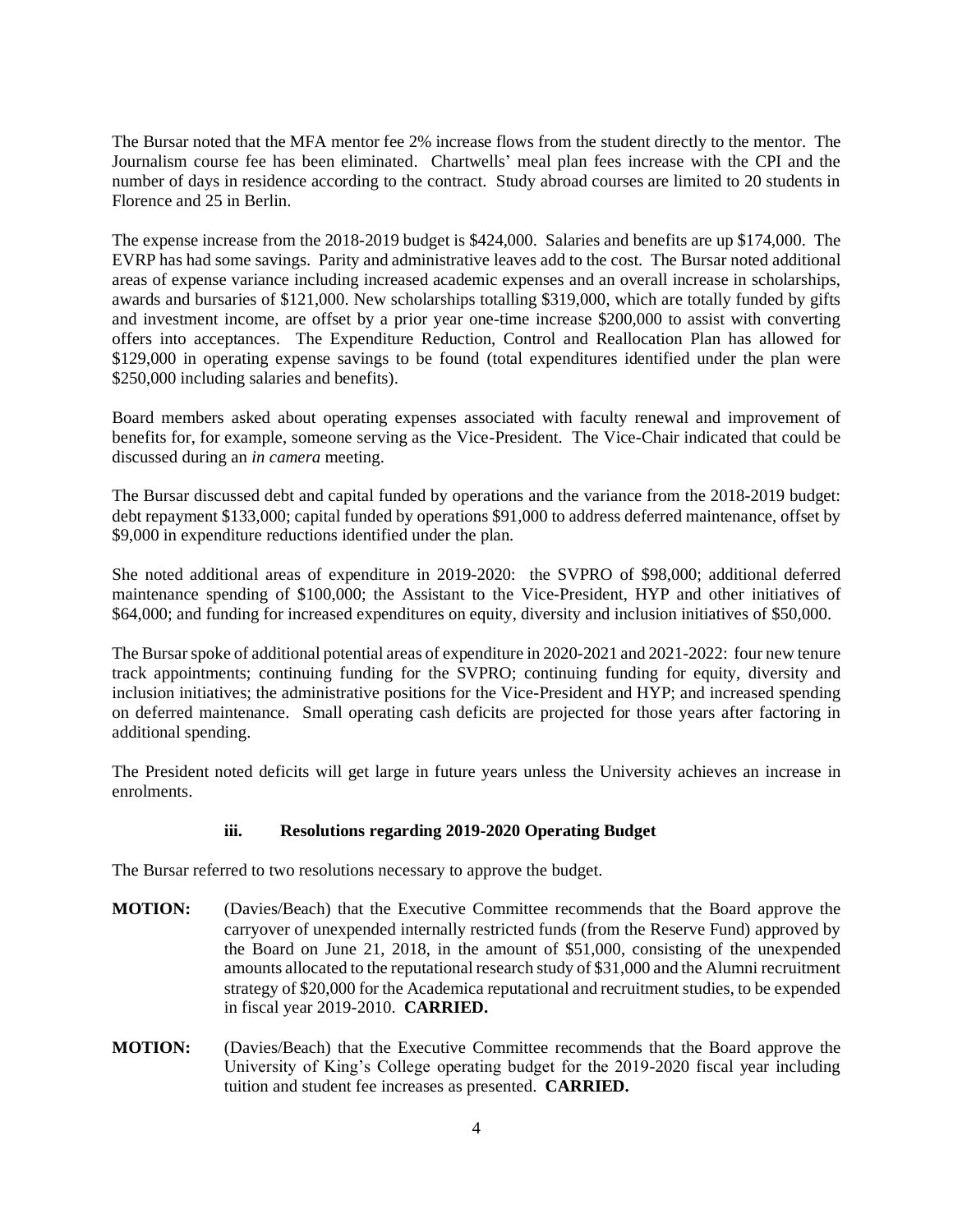#### **d) GREEN BOOK REVISIONS**

The Vice-President reported the Green Book revisions are isolated to the parts of the Green Book that relate to the Director and Associate Director of the Foundation Year Program. The changes relate mostly to the Associate Director Academic. They arose out of an internal matter of governance in FYP that touched on the status of Senior Fellows who had traditionally occupied the position of Academic Director but who were not constitutionally placed in that position. The outcome from a collegial process between the Council of Coordinators and UKCTA is that the Associate Director Academic will normally come from among the Senior Fellows.

**MOTION:** (O'Brien/Dodd) that the Executive Committee recommend that the Board of Governors approve the revisions to the Green Book. **CARRIED.**

## **(2019:17) GOVERNANCE, HUMAN RESOURCES AND NOMINATING COMMITTEE REPORT**

The Secretary, as Chair of the Governance, Human Resources and Nominating Committee (GHRNC), discussed her report that had been sent out in the meeting package. There are a number of renewals requiring Board approval. The Secretary suggested they be treated as a group except for her position and that of the Treasurer.

The Secretary left the room.

**MOTION:** (Beach/Davies) that the Executive Committee recommends that Jennifer Gray be reappointed as Secretary of the Board of Governors and a member and Chair of the Governance, Human Resources and Nominating Committee for the period allowed by the Act. **CARRIED.**

The Secretary returned to the room.

The Treasurer left the room.

**MOTION:** (Gray/Davies) that the Executive Committee recommends that Katrina Beach be renewed for a further term as Treasurer of the Board of Governors for the period allowed by the Act. **CARRIED.**

The Treasurer returned to the room.

The Secretary noted the Bernard Doucet and Alex McCann were up for renewal for another four years as co-opted members.

- **MOTION:** (Gray/Beach) that the Executive Committee recommend that Bernard Doucet be renewed for a further four-year term as a co-opted member of the Board of Governors. **CARRIED.**
- **MOTION:** (Gray/Beach) that the Executive Committee recommend that Alex McCann be renewed for a further four-year term as a co-opted member of the Board of Governors. **CARRIED.**

The Secretary noted the next two renewals did not require Board approval: Gwen Davies for the Diocese of New Brunswick, and Hugh Wright for the Diocese of New Brunswick.

The Secretary reported that Peter Conrod had agreed to continue on the Investment Committee.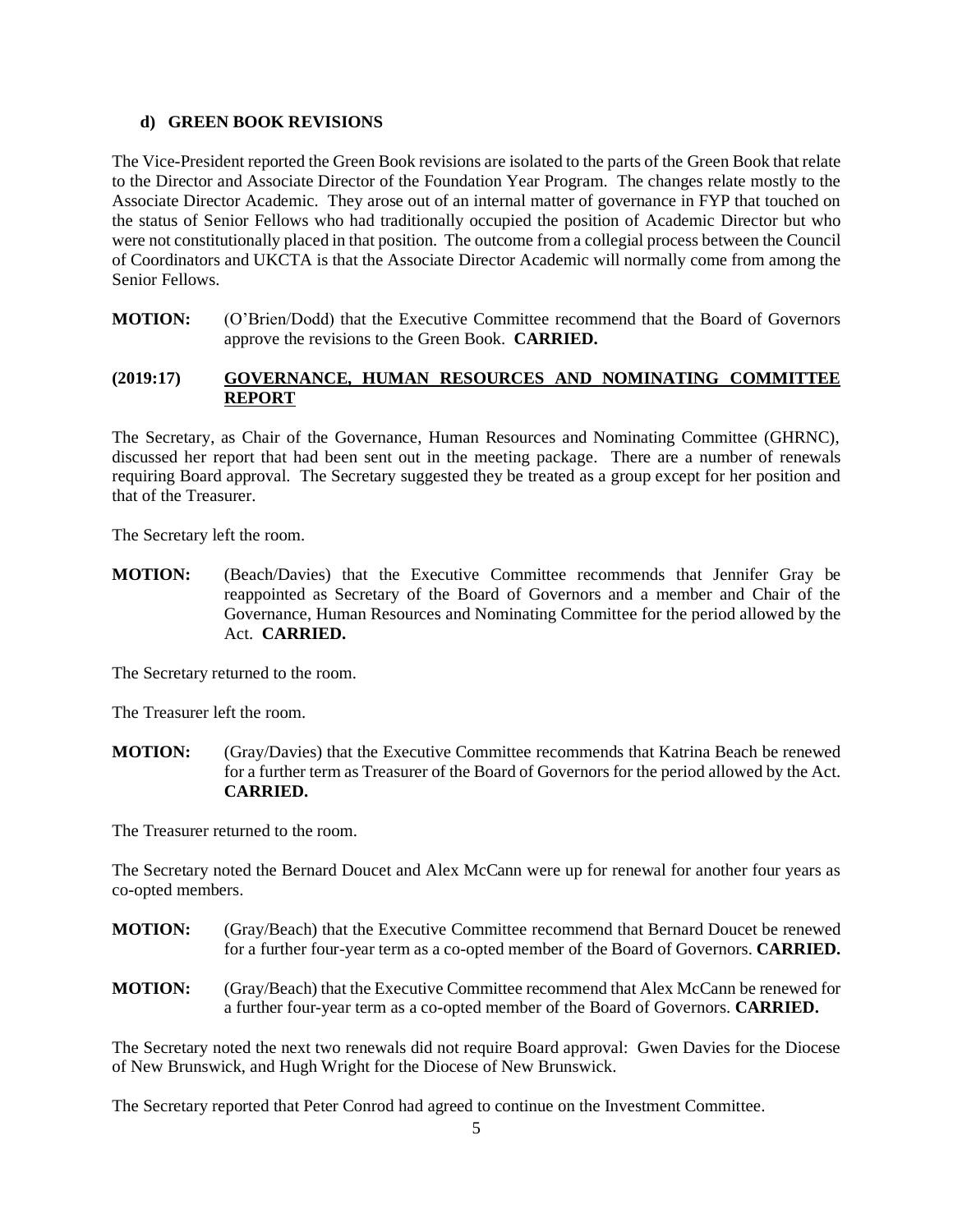## **MOTION:** (Gray/Beach) that the Executive Committee recommend that Peter Conrod be reappointed Chair of the Investment Committee for a one-year term. **CARRIED.**

The Secretary noted that as a point of information, the Board does not appoint members of the Investment Committee, so information has been provided about Anne-Marie E. Gammon, a new member of that committee.

The Secretary reported there continue to be vacancies on Board committees and the GHRNC was looking for suggestions from Board members for committee members who would be a good fit.

She then provided terms of reference for the Investment Committee, which had changed with the removal of the pension plan.

**MOTION:** (Gray/Beach) that the Executive Committee recommend that the Board accept the changes as presented to the terms of reference of the Investment Committee. **CARRIED.**

The Secretary noted that there were a number of housekeeping changes to the terms of reference of the GHRNC, which has three roles. The goal is breaking those out into three separate categories to give them definition. The second change is recognizing that the Board appoints only two members of the GHRNC. The third change is to open the GHRNC for contributions from non-voting members who can provide additional expertise for the Committee, for example, from Alumni.

**MOTION:** (Gray/Beach) that the Executive Committee recommend that the Board accept the changes as presented to the terms of reference of the Governance, Human Resource and Nominating Committee. **CARRIED.**

The Secretary reported that the governance documents provide a process for reappointing the President. The GHRNC will have a proposed work plan to bring forward for discussion at the next GHRNC meeting.

Finally, the Secretary reported that section 8(3) of the Bylaws provides for a Nominating Committee that is not the GHRNC. Upon investigation, this appears to have been an omission from the last overhaul of the University's governance documents. Pursuant to section 54 of the Bylaws, the Board is required to have notice at the next general meeting for amendments to the Bylaws at the following meeting.

At 1:20 p.m., the Vice Chairman called for a 10-minute break.

At 1:30 p.m., the meeting resumed.

## **(2019:18) PRESIDENT'S REPORT**

The President spoke of some of the highlight in his report in the meeting package:

• The President noted the FYP numbers in the budget, which are conservative versus the numbers aspired to in the recruitment plan. The University has not seen a significant percentage increase in one recruitment cycle to date, but the President felt the numbers are within reach because they are relatively low in terms of additional students (while seeming high in percentage terms). Recruiting is a cumulative effort and the President was confident that the relationships under development with certain schools (e.g., Toronto French Schools, Sacred Heart School of Halifax, etc.) will yield positive outcomes.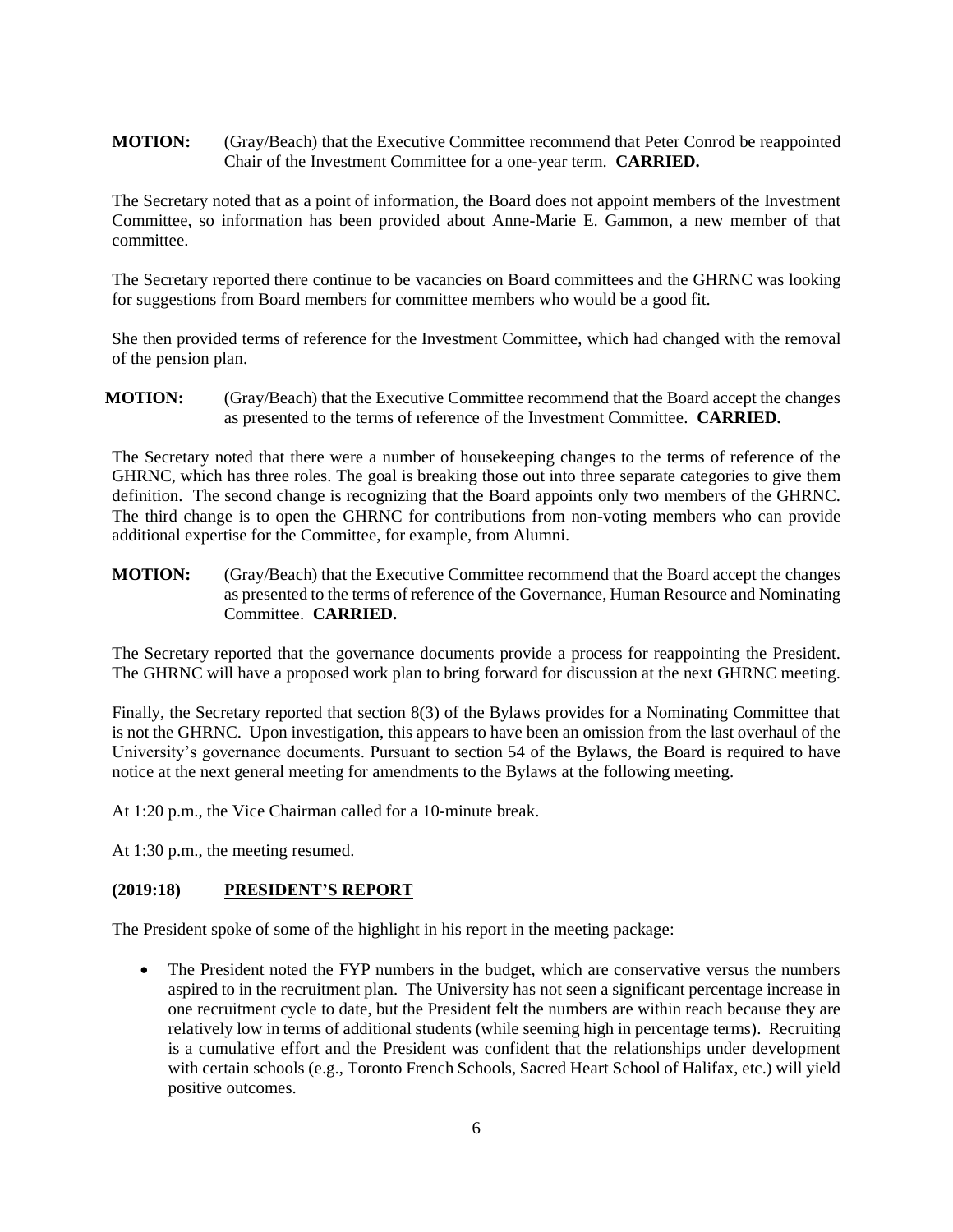- Financial stability for the University is not solely dependent on first year recruitment retention is also a key factor and will contribute to increased enrollment. The best ambassadors of the University are those that stay.
- The University has preliminary results on the Alumni survey University alumni over the years are very positive on their King's experience, but there is a drop in the group that attended King's from 2010 until recently. There is thinking that the College was not at its best when FYP was at 316 students.
- The President noted that in conversations with the Chair, he understood there would be amendments to the President's mandate. The President noted that he was continuing to do a lot of work representing King's to the Provincial government, but he now had more time to direct toward other priorities. The President indicated he looked forward to feedback from the Board as to his priorities.
- The President mentioned the recognition for Neil Hooper and that he was "living the ideal of King's". This recognition comes closely on the heels of the athlete scholarships, which is yet further acknowledgement of Neil Hooper's work for students.
- The Investment Committee had two conversations last week prompted by questions asked by the President.
	- o Given the turmoil in international financial markets, did the Investment Committee think King's should be doing something different from business as usual, and in particular, getting out of investments in the stock market? The President reported this was a good conversation. The Investment Committee thought it was the right question to be asking, but concluded that the University portfolio has already been significantly de-risked. King's shifted a large proportion of the portfolio out of money markets and into a money manager last year as protection against volatility. It is typically a mistake to get out of markets on a downturn. The President wanted the Board to know the University has done the due diligence on that.
	- o The second conversation the President had with the Investment Committee had was around University investments and how they measure up regarding environmental and social responsibility. The Investment Committee has always paid attention to that, and it is one of the evaluations it applies in deciding on money managers. Nevertheless, the Investment Committee will form a subcommittee with this focus. There was enthusiasm about doing something more aspirational investing for King's, and the Investment Committee is happy to look further into that. The subcommittee will welcome representation from the University, including from students.
- Next week, the Senior Administrative Team will spend two days in retreat at the Delmore Buddy Daye Learning Institute dedicated to human resources issues. Angela Lewis, McInnes Cooper's Managing Director, Client Development and Administration, will be joining to help with that conversation.
- The President spent a few days in executive training session with Bill Black, father of Andrew Black on the Board and got a lot of value out of it. Teaching materials include many excerpts from books used in FYP.

Board members asked if Chartwells was included in the thinking about HR management on campus. The President indicated this was part of his thinking, as well as cleaning staff and security. He noted he would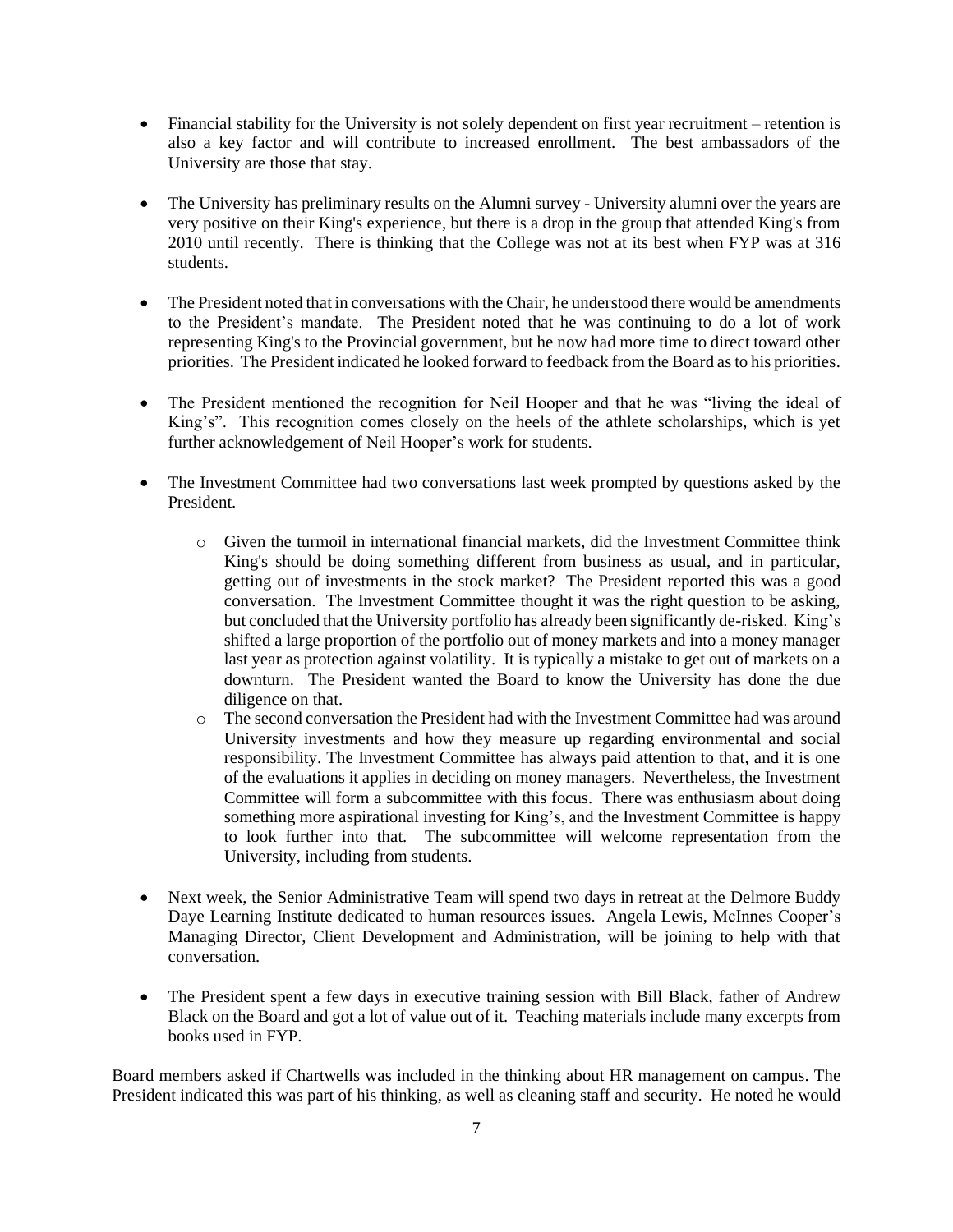like to get to a place where the University has cleaners and security who feel they are part of the community and feel they are known by faculty, staff and students. Students who are employed at the University are another area of focus.

Board members praised Neil Hooper and it was suggested he be invited to the next meeting of the Board to receive recognition in person.

Board members asked about the new Director of Facilities, Ian Wagschal, who came to King's from Dalhousie. The Bursar reported that things were going very well. The President commented that he is technically competent and also broadly educated.

## **(2019:19) KING'S STUDENTS' UNION REPORT**

The KSU President had circulated their report in writing before the meeting.

#### **(2019:20) VICE-PRESIDENT'S REPORT**

The Vice-President noted highlights from his written report:

- The SVPRO applications close on Monday.
- There is a proposal for a new faculty hiring process. There has been intensive work on the part of the Planning and Priorities Committee.
- The work on the Vice-President's office budget has been done in parallel with introduction of the new support position for the office. The Vice-President has had some key meetings in defining the description of the job.
- The Vice-President and the Bursar attended a Faculty Bargaining Services workshop in April in preparation for contract negotiations with UKCTA, whose collective agreement ends on June 30. Tomorrow, the Vice-President is hosting Academic Vice Presidents Atlantic for their annual meeting.

#### **(2019:21) OTHER BUSINESS**

No other business was noted.

## **(2019:22)** *IN CAMERA*

**MOTION:** (Wright/Gray) that the Board of Governors' Executive Committee enter an *in camera* discussion. **CARRIED.**

The meeting moved to an *in camera* discussion.

**MOTION:** (Gray/Wright) that the Board of Governors' Executive Committee move out of the *in camera* discussion. **CARRIED.**

The meeting of the Board of Governors Executive Committee was adjourned at 2:40 p.m.